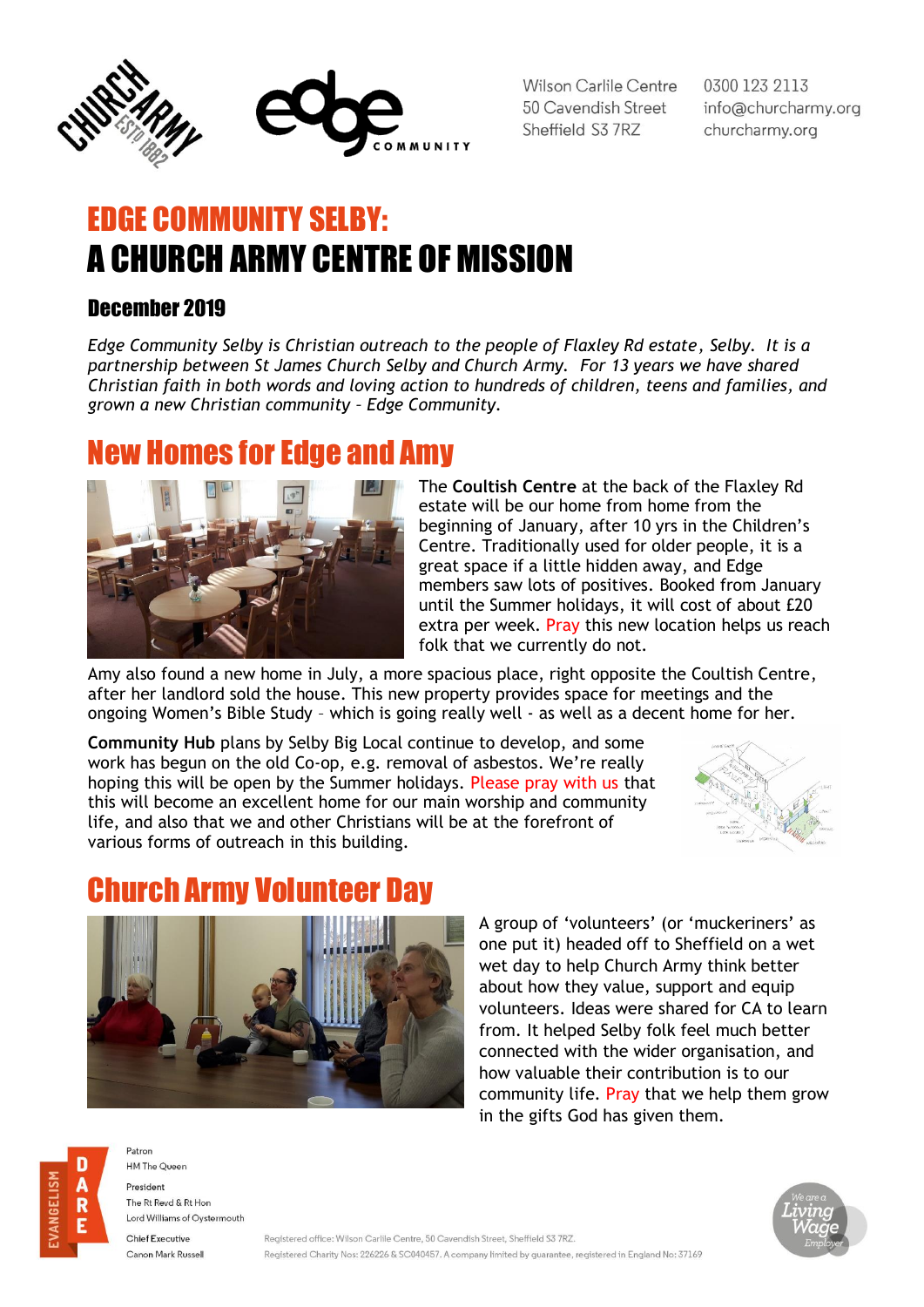## Mission Visit

Canon Sarah Brown, Canon Missioner at Peterborough Cathedral, visited for a weekend to experience estates ministry and the Church Army approach. "The weekend I spent with you was precious and valuable." she wrote. "On the Flaxley Road Estate in just three days the reality of the gospel jumped off the page to me in ways that I had not completely seen before. Jesus' words from Matthew 11:28-30 came to life:

Come to me… *Come to me all you who are weary and burdened, and I will give you rest. Take my yoke upon you and* 



*learn from me, for I am gentle and humble in heart and you will find rest for your souls*...

There was barely a human problem that I did not encounter in the streets of Flaxley Road community. Poverty; loneliness; exploitation; addiction; fear; violence; abuse; broken and complicated relationships; guilt; anger; powerlessness; depression; psychosis; disability; boredom; frustration; chronic illness; grief; a sense of abandonment - the list goes on. And yet quietly in the middle of it is a Christian man and a small group of others showing love, valuing each person and trying to reflect God and give the news that the past cannot literally be undone but with Christ it can be redeemed and that forgiveness, hope and peace are there for all who are open to the sort of transformation of life that is only possible with God." We are very grateful for the time and love Sarah gave to us and the community.

## Come and See Mission 2020

Three experienced vicars are joining us for a weekend mission to the Flaxley Rd community in March, which coincides with the York Diocesan 'Come and See' mission, the last of a series of missions to northern dioceses led by the Archbishop of York. Simon, Katie and Jeremy are coming from Oxford, Colchester and Truro dioceses respectively as part of the Strategic Leadership Development Programme of the C of E to gain experience of mission in a context such as ours. Please put it in your diary to pray for us all on 12<sup>th</sup> - 15<sup>th</sup> March.

**COME** SEE

## ht Party



The Light Party was a successful joint venture with St James families. One mum attending her first Edge event commented: "I'm not used to being with such happy people." Pray that God speaks to her and others through the light and life of the Christian community.

Other events included a Summer BBQ with 52 attending Richard & Kath's home & a Christmas film night.



HM The Queen President The Rt Revd & Rt Hon Lord Williams of Oystermouth **Chief Executive** 

Canon Mark Russell

Patron

D

R

Registered office: Wilson Carlile Centre, 50 Cavendish Street, Sheffield S3 7RZ. Registered Charity Nos: 226226 & SC040457. A company limited by guarantee, registered in England No: 37169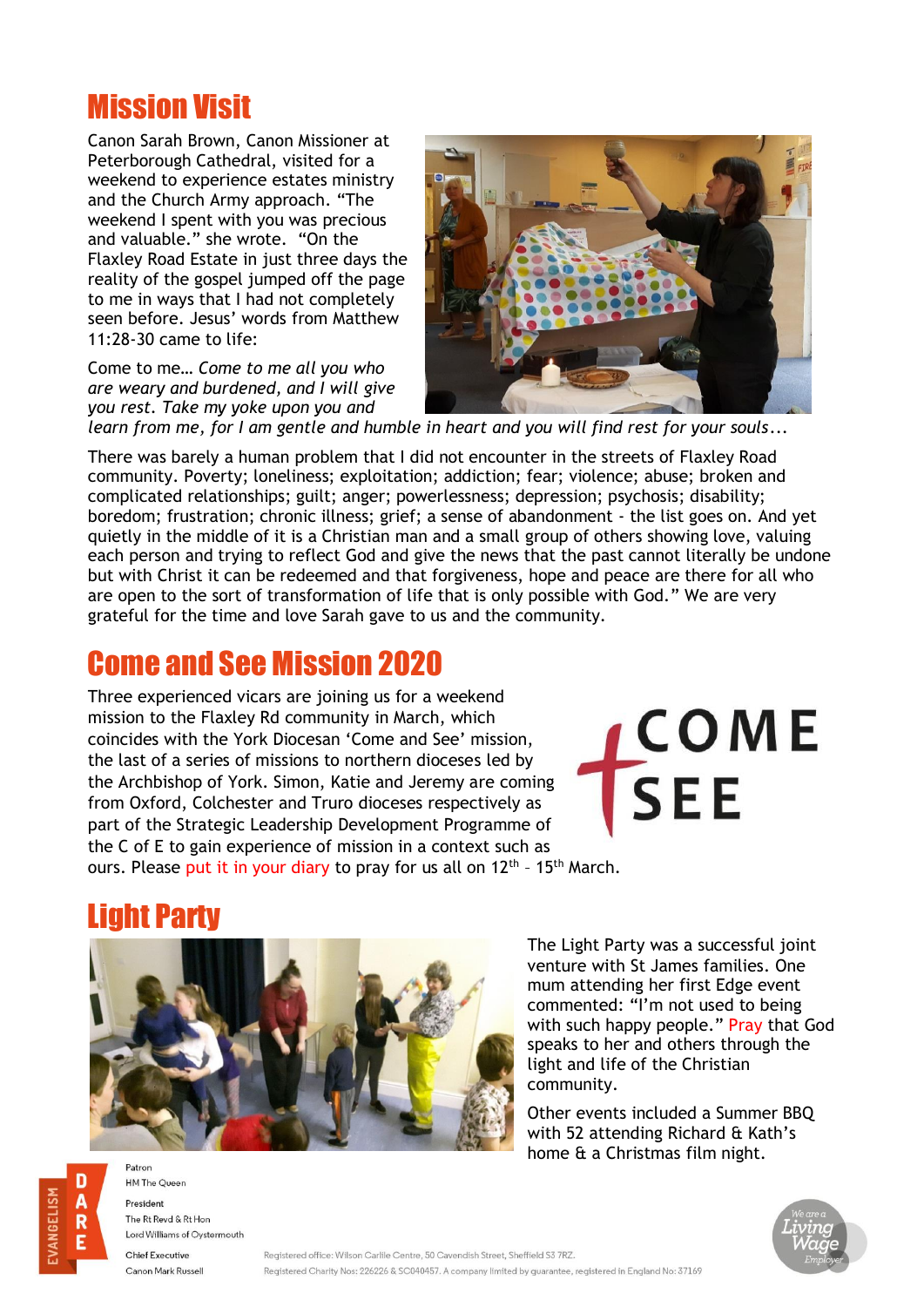## Youth Ministry update

With the sudden loss of the Bus in December 2018, we focussed our youth outreach to younger teens who we felt confident to have meet in the children's centre. Without any volunteers to work with Richard and Amy, that work also had to pause, and issues about use of the building have also stopped us going forward. We know there are great young people on the estate, especially younger teens, who would love to be part of anything we arranged, but we need volunteers and the certainty of a place to meet. Is God calling you? Please pray with us that we can start afresh our youth ministry.

### JAFFA

Amy writes, "This term in Jaffa we have seen answered prayer. Our numbers increased 100% since the summer term, including 4 boys (we had none last year!). With the increase in numbers we of course needed more leaders and to be honest I was panicking a bit about that, but sure enough God had it in hand and we have had 2 new volunteers start – welcome Vickie and Denise! How incredible is that?! But are we seeing lives changed?



In the Summer term 2 children made the decision that they wanted to follow Jesus. These girls come from unchurched backgrounds but after watching a video at Easter that showed what Jesus had done for them, they responded with a "yes" to Jesus. One of the girls now comes along to Edge on a Sunday with her sister.

In another session we were telling a story in which Jesus Prays. In Diary of a Disciple (the paraphrase of Luke's Gospel that we use), Jesus begins his prayer with "Hi Dad...". One of the kids then asked me, "Amy, does that mean that Jesus kinda had two dads, one in heaven and then Joseph?" "Yea it kinda does, but do you want to know the crazy thing?" I responded. Every eye was glued to me in that moment and you could have heard a pin drop in what had been a particularly rowdy session. "If we choose to follow Jesus, God becomes our dad too!" Every kid in the room erupted with shouts of "YES!!!!" One kid even exclaimed, "I finally have a dad!"

Isn't that our God? The Father to the fatherless and the One who turns up when we least expect it? Keep praying for us, God is doing stuff!

## Practical Help

There are always people in physical need, and we are grateful for the work of the Foodbank who provide us with vouchers for struggling folk. At this time of year many feel a real squeeze. Richard has been working with Selby Big Local to advance the work of the local Credit Union, to move people away from Doorstep Lenders and other high interest loans. Please pray that this becomes a successful alternative.



Each December St Wilfrid's Church and Primary School in Brayton (Selby) donate presents though a toy service, and we try to direct these to those most in need. We were also able to furnish a mum of four with many household essentials after a local man's funeral. Pray that with others we would effectively meet the whole needs of people, physical, emotional and spiritual.



**HM The Queen** President The Rt Revd & Rt Hon Lord Williams of Oystermouth

Patron

Chief Executive Canon Mark Russell